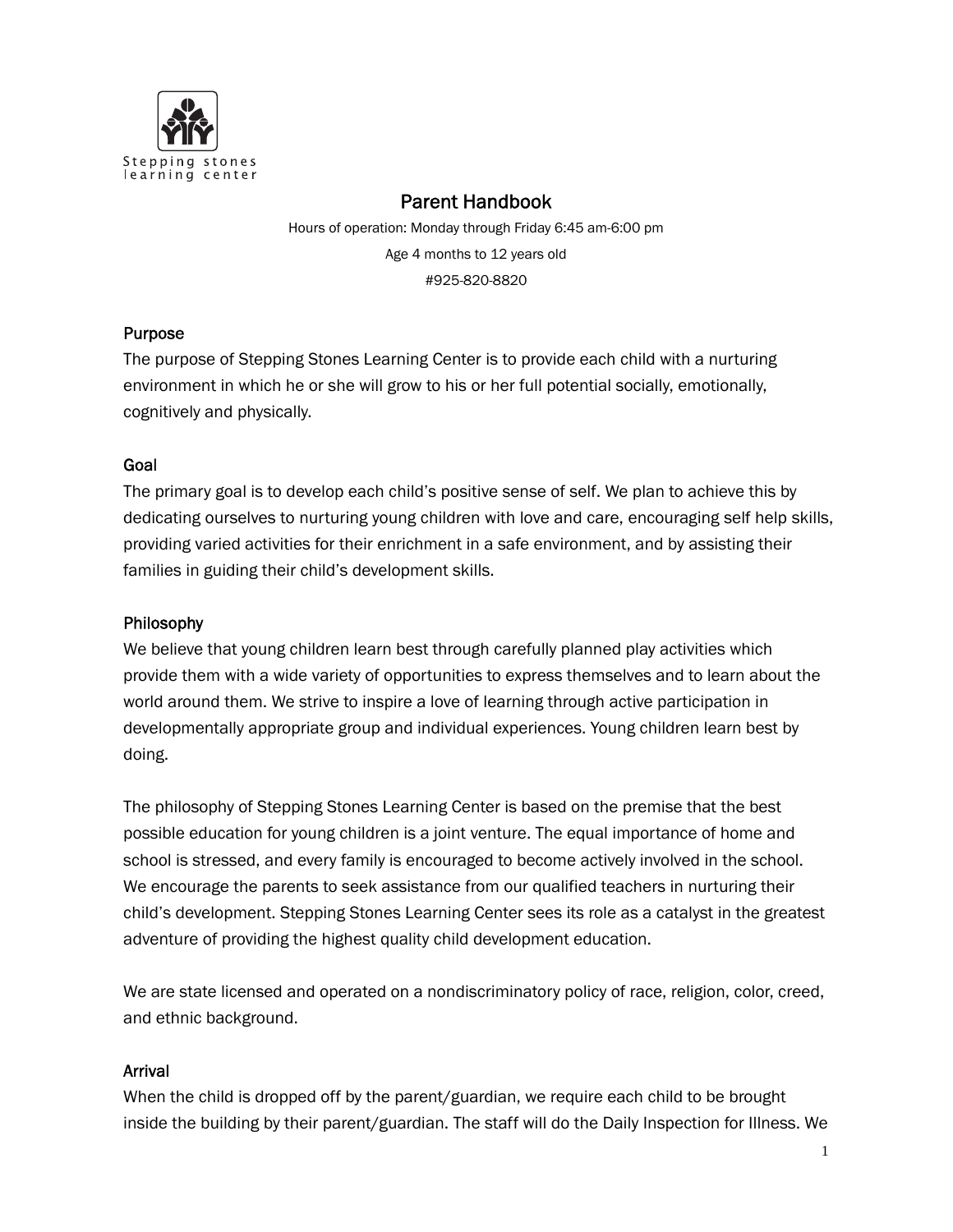will not accept a child who was sent home for illness less than 24 hours or who has been exposed to a contagious disease. After the child has been determined to be without obvious signs of illness and has been accepted, the parent/guardian must sign the child in with his/her full legal signature and indicate the time.

#### Pick-up

Our staff will not allow any child to leave the school with anyone other than their guardian, unless the Director has received prior permission. This policy is strictly enforced. ID's will be checked regardless of relationship to the child. State law requires a full signature on sign-in /out sheets and indicated time.

There will be a late charge if your child is picked up after his/her scheduled time. After 6:00 pm there will be a late charge of \$1.00/minute paid directly to the teacher on duty. This is a penalty, not a service provided by Stepping Stones Learning Center.

#### Absence Procedure

Children enrolled in the Stepping Stones Learning Center are expected to maintain regular attendance. If your child is absent, please call the office at 925-820-8820 to notify school personnel of the reason for his/her absence. A written excuse is required to verify absences of longer than 5 days. The written verification is to be provided for each day your child is absent from preschool. Excessive unexcused absences will result in your child being dropped from the program.

### Lunch/Snack

Nutritious lunches are provided by Stepping Stones Learning Center for children 18 months and above. Lunches include vegetable, fruit, bread, milk, and the main dish everyday. Monthly lunch menus are provided in all classrooms and we appreciate your suggestions.

We also provide morning and afternoon snacks. Snacks usually consist of foods such as bread, fruits, crackers, or trail-mix. Juice or milk is included with all snacks.

If your child has allergies that prevent him or her from eating the snacks and lunches we provide, we ask that you send in a substitute snack or lunch for your child.

#### **Medication**

The school can only administer medications and over-the-counter products when specific requirements are met. The requirements are as follows:

1. The school must have parental permission in writing. A record will be kept by the school staff of any medications administered to the child, noting the date, time, and by whom the medication was given.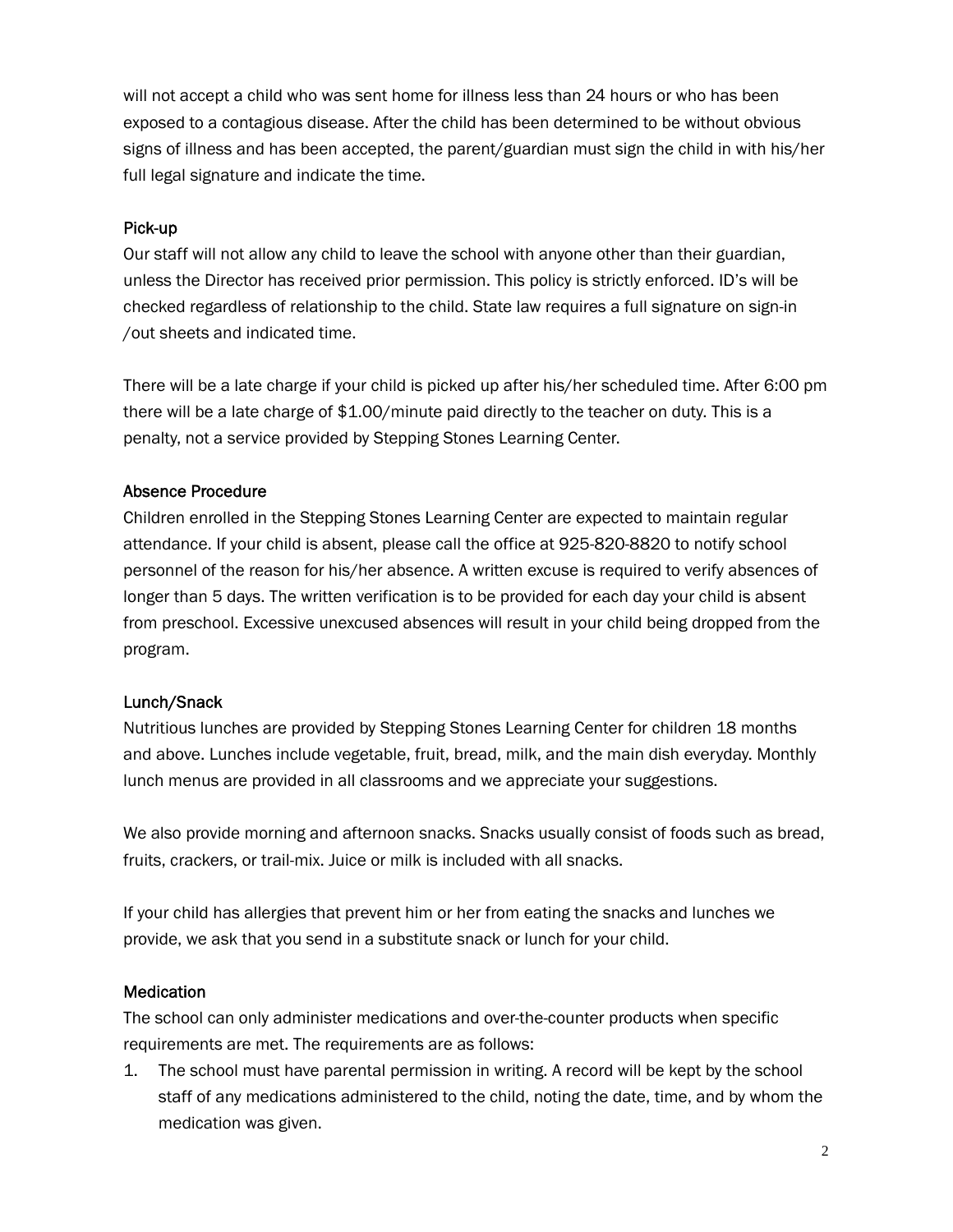- 2. Medication must be given to the teacher by the parent. DO NOT SEND MEDICATIONS WITH THE CHILD.
- 3. The medication is current (not expired).
- 4. Any medication container having a detached or excessively soiled or damaged label will be returned to the parent for a new label from the issuing pharmacy. Unused portions will be returned to the parent. Medicines with a specific expiration date will not be used after the date of expiration. Medicines will be stored in a locked cupboard out of reach and inaccessible to children. These requirements are for all medications. All medications must be in the ORIGINAL containers, whether prescription or non-prescription.
- 5. The medication must be in a labeled pharmacy bottle which states the following:
	- The name of the medication
	- The prescription number
	- The strength and quantity
	- The expiration date of time-dated medication
	- The directions for use
	- The child's name
	- The physician's name
	- The date of issue
	- The name and address of the licensed pharmacy issuing the medication.

If a prescribed over-the-counter product is required, it must be in the original labeled container accompanied by the physician's directions.

# Emergency Procedures

In the event of sudden illness or serious injury, parents/guardians will be notified immediately. It is the parents'/guardians' responsibility to provide the school with other emergency contacts who are able to pick up the child immediately. If the nature of illness or injury needs to have no delay in getting medical treatment, then Stepping Stones will contact 911 or bring the child to an emergency room while the parents/guardians are being reached. If the nature of illness can wait for the parents/guardians/emergency contact to get to Stepping Stones, then the child will be isolated from other children before the authorized representative arrives.

In case of evacuation, we will be meeting at Staples located at 2710 Crow Canyon Road San Ramon, CA 94583

# Health Requirements

For the protection of all of our children from diseases we require that children be kept home if they experience any of the following:

 A fever of 100 or above: Your child should stay at home if s/he has an oral or ear temperature of 100 degrees, or rectal of 100.4, or an under arm temperature of 100 or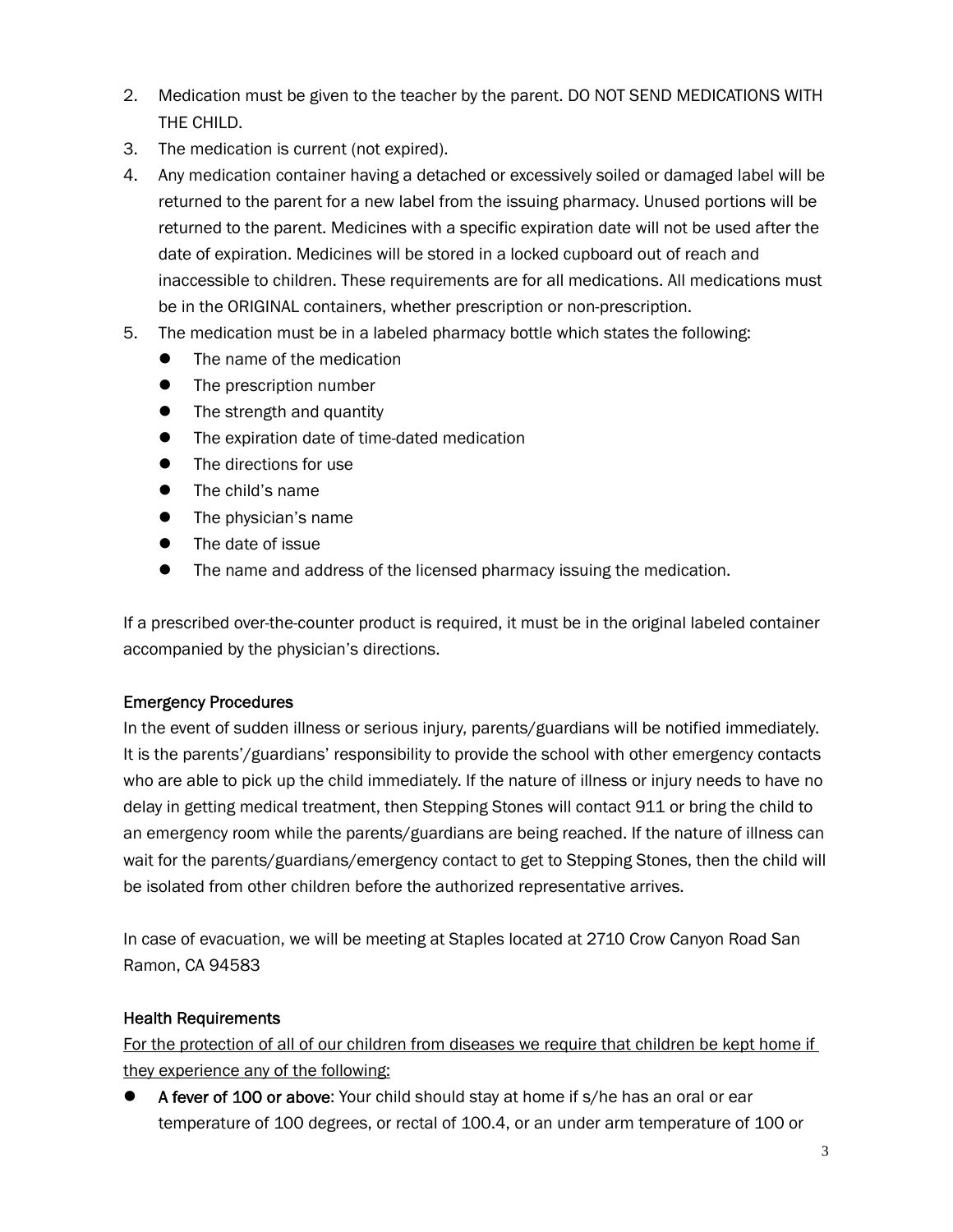greater and accompanied by behavior changes and/or other symptoms of illness such as a sore throat, rash, vomiting, diarrhea, earache, etc.

- Vomiting: Repeated forceful evacuation with other symptoms or child's inability to eat. The parent will be notified and the child may be monitored. If vomiting continues or other symptoms occur, the child will be sent home immediately.
- Diarrhea: Loose bowel movements for two (2) days in a row or three (3) times in one day. Children may return after they are symptom free for 24 hours.
- Body rash with a fever. Must bring a written release from a health care professional to return to school.
- Discharge from the eyes: Pink eye or any other eye infection is highly contagious. Child can return 48 hours after antibiotic or with a written release from a health care professional.
- Sore throat with a fever and swollen glands or mouth sores with drooling. Must bring a written release from a health care professional to return to school.
- Strep throat: Children who are diagnosed with strep throat may return to school after 24 hours on an antibiotic.
- Head Lice: Hair must be washed with medicated shampoo and be free of live lice and most dead nit (eggs) before returning to the center.
- Severe coughing: Child gets red or blue in the face, or makes a high pitched whooping sound after coughing.
- Any other diagnosed contagious illness or disease: such as chicken pox, whooping cough, and scarlet fever. Children may return to school when they are no longer contagious.

If your child is diagnosed as having lice, scabies, impetigo, ringworm, or any other contagious disease by your source of medical care, you must notify the school within twenty-four hours.

# Elementary Care:

We provide transportation to and from several elementary schools in San Ramon. Transportation costs are included in the tuition. No adjustments or credits will be given for unused days or holidays. There is a \$10 fee for returning to pick up a child who has missed the bus or when we have not been notified of a child's absence regardless of the cause. Our program is set up in a manner that involves students in crafts, games, cooking projects, and occasional field trips. An afternoon snack will be provided daily.

# Discipline Policy

Because we believe in the value of each and every child and the child's right to be treated with dignity and respect, our staff will NEVER use corporal punishment and other humiliating or frightening techniques.

If a child exhibits persistent unacceptable behavior that requires an increased amount of staff guidance and time, a plan to address the behavior will be developed in conjunction with the parents, staff, and director. A child is never subjected to corporal punishment or emotional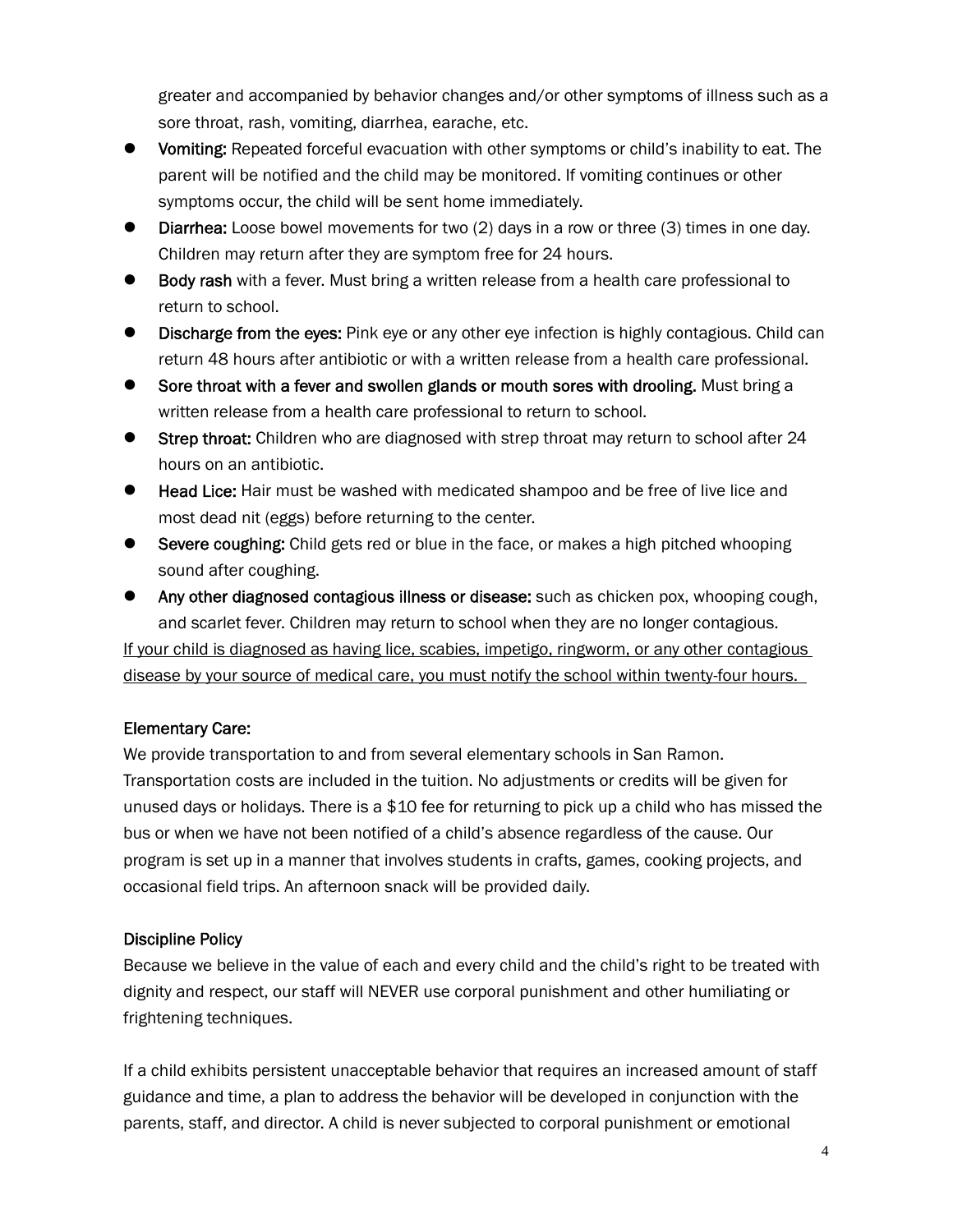abuse.

Stepping Stones Learning Center reserves the right to immediately dismiss the child if, in the school's sole discretion, it determines that the welfare of the child or school requires such dismissal.

#### Tuition payments

Payments are to be made by the fifth of each month. Tuition becomes delinquent as of the sixth day and a late fee of \$25.00 will be assessed.

Fees delinquent longer than two weeks may result in termination of a child's enrollment. There will be a \$25.00 penalty for each check returned by the bank. Two returned checks will be cause for payments to be made in the form of money orders or cash only. All tuition checks are to be made payable to "Giant Na's".

Stepping Stones requires an 100 dollars registration and a two week advance tuition deposit to reserve the spot for each child. The deposit will be held by Stepping Stones and may be used for delinquent payments or final notice at the school's discretion.

Stepping Stones does not offer any credit towards tuition due to illness, holidays, or vacations. These days were taken into consideration when tuition was determined. Tuition rates are standard even during weeks of holidays and when school is closed.

There are three exceptions to this rule: There is a 10% discount for two full time siblings. There is a 10% discount for the month in which a child you refer enrolls.

Stepping Stones reserves the right to close for a period of one day to one week for repairs or other service, giving 30 days notice. We also observe the following holidays and will therefore be closed (holidays occurring on a Sunday will be observed on the following Monday or the previous Friday):

New Year's Eve New Year's Day Martin Luther King Jr. President's Day Memorial Day Independence Day Labor Day Veterans Day Thanksgiving and day after Winter break (Last week of Dec)

### Withdrawal/Schedule Change

Stepping Stones reserves the right to put all new children on a thirty day trial basis to ensure that our environment is well matched with their needs. Our staff and administration have